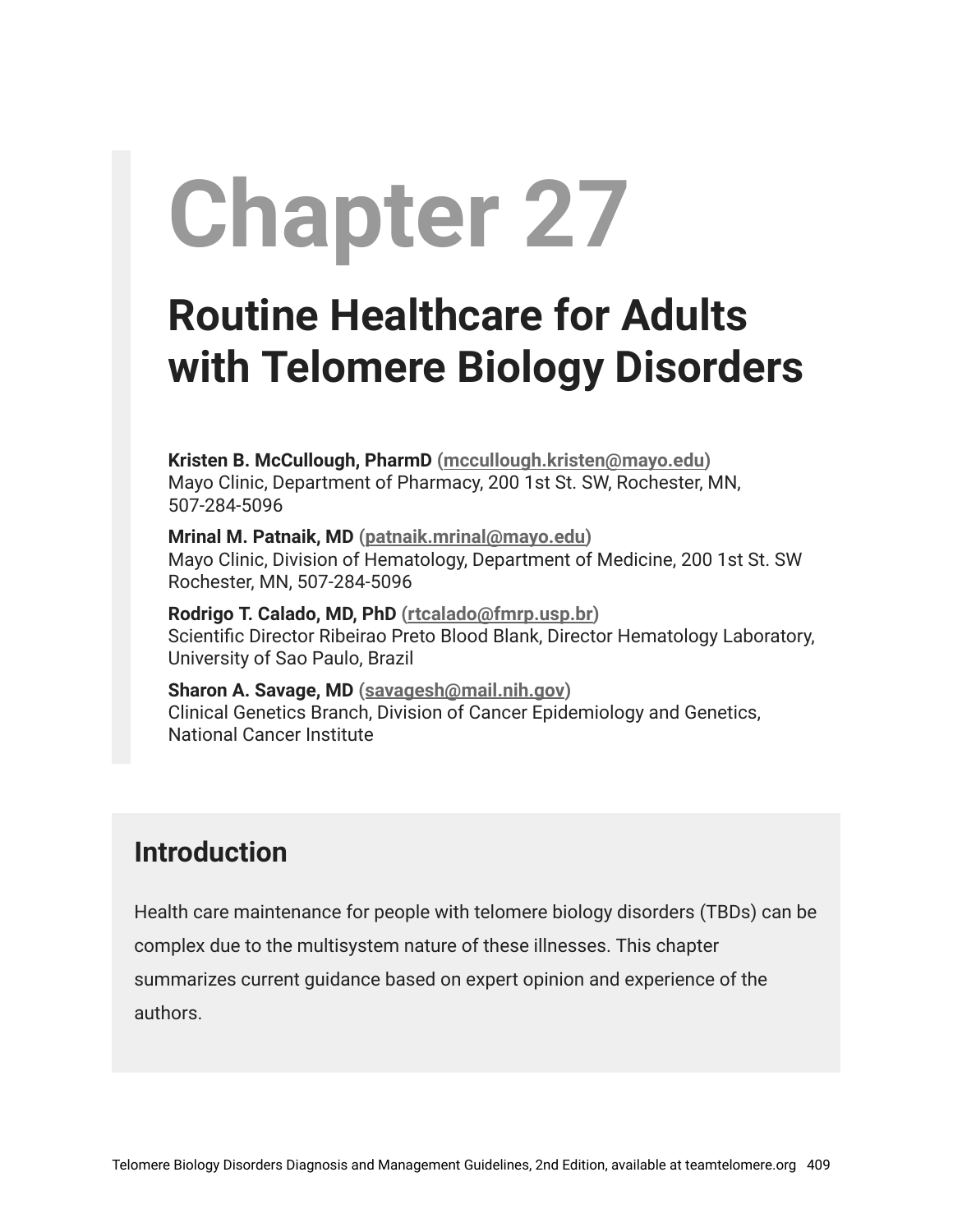# **Hematology**

Hematologic abnormalities are very common in individuals with TBDs, from isolated (asymptomatic) macrocytosis or thrombocytopenia to severe aplastic anemia and myeloid neoplasia (see Chapter 10, Medical Management of Bone Marrow Failure in Telomere Biology Disorders). When an adult individuals is diagnosed with a TBD, hematopoiesis should be assessed to identify marrow failure and/or malignant transformation:

- Complete blood count (CBC) with differential and reticulocyte count
- Bone marrow aspiration
- Bone marrow biopsy
- Flow cytometry of bone marrow mononuclear cells (BMMCs)
- Conventional and molecular cytogenetics
- When available, Next Generation Sequencing (NGS) myeloid panel to assess somatic variants/clones

If evaluation provides evidence of aplastic anemia or myeloid malignancy (excess blasts, abnormal cytogenetics, marrow clonality), the patient should be referred to a hematologist/specialist to consider specific therapies (androgen, hematopoietic cell transplant, etc.).

If the CBC is normal or demonstrates mild cytopenias/abnormalities (e.g., macrocytosis, platelets >100/µL), blood and marrow may be monitored annually. However, if cell counts are falling, blood and marrow should be monitored more frequently.

#### **Immunology**

Immune dysregulation is often seen in patients with inherited or acquired marrow failure, including those with telomere-biology disorders. Thus, adult individuals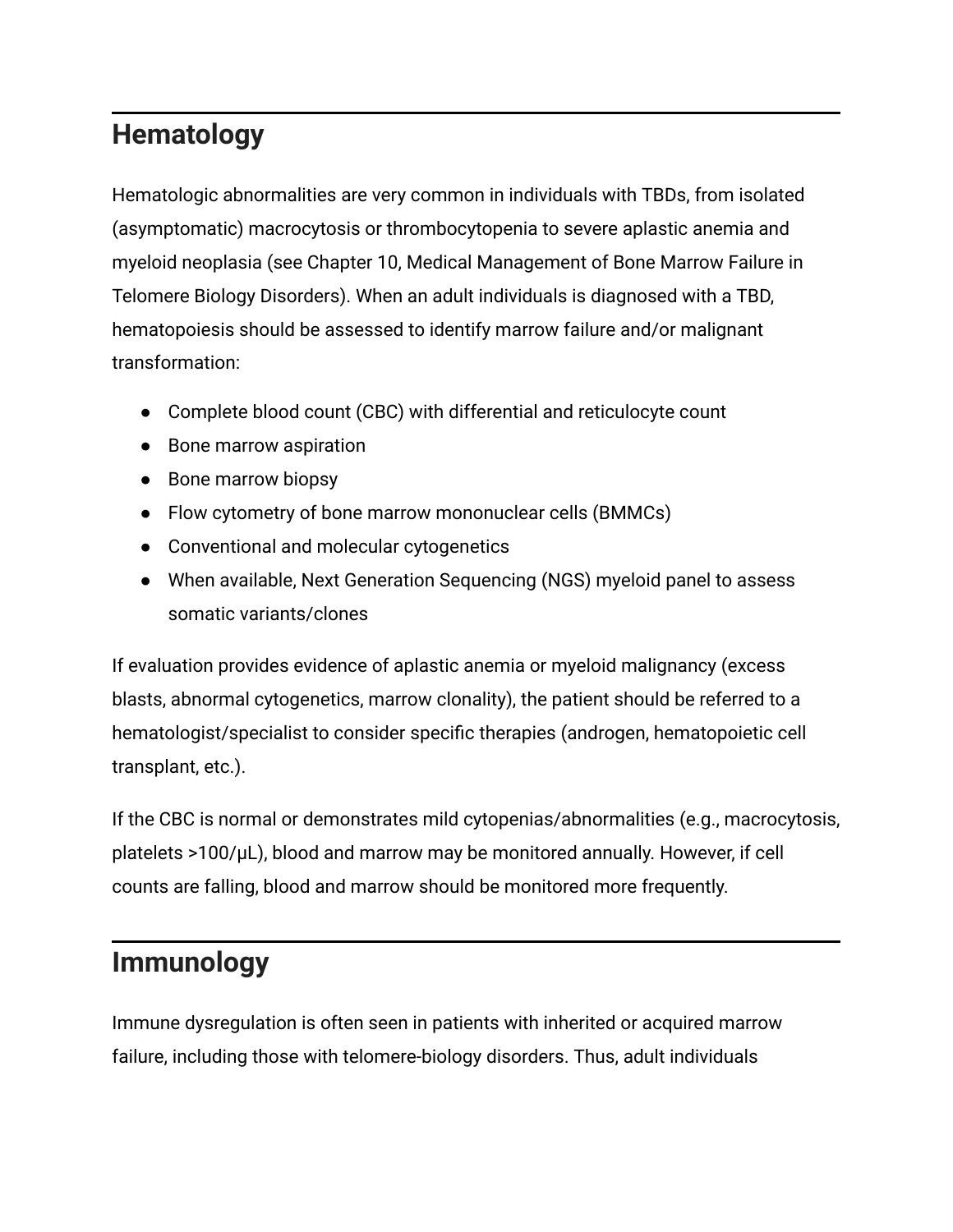diagnosed with telomere diseases should be evaluated at presentation for cellular and humoral immunologic parameters:

- Flow cytometry for peripheral blood leukocytes including lymphocyte subsets (T CD4+, T CD8+, B cells, NK cells);
- Serum immunoglobulin levels (total and fractions, IgG, IgA, IgM);
- Depending on the patient's history, determine serum levels of tetanus/diphtheria/poliomyelitis/pneumococcal antibodies.

When immunodeficiency is detected, the patient should be referred to an immunologist.

#### **Dermatology**

Because of the increased risk of skin cancer, prevention strategies are highly recommended for individuals with TBDs/Dyskeratosis congenita (DC) (see also Chapter 6, Dermatologic Manifestations). Recommended strategies include:

- Regular use of sunscreen or sunblock when outdoors, and use of a daily moisturizing lotion with sunblock
- Wear hats and sun-protective clothing when outdoors to prevent excessive sun exposure
- Limit outdoor time during hours of peak sun exposure (between 10am and 4pm)
- Be mindful of reflected sun from water and snow when engaging in outdoor activities
- Avoid tanning beds
- Perform regular skin self-examinations to look for new or changing skin growths

In addition, an annual full body skin examination by a dermatologist is recommended.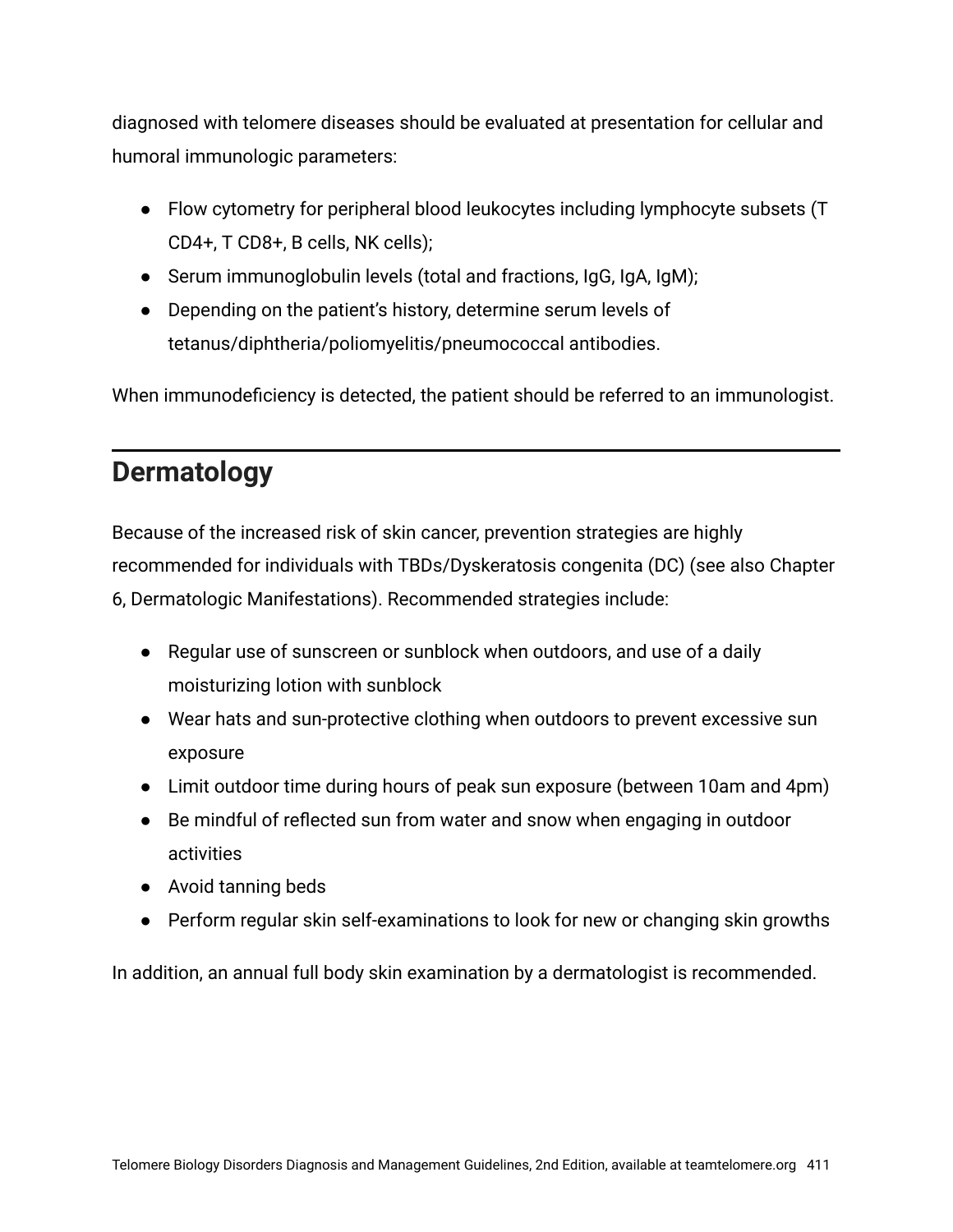# **Ophthalmology**

Ophthalmic abnormalities are common and variable in children with DC/TBDs [1] and more severe forms, including Revesz syndrome and Coats plus syndrome [2], but are less frequent among adults with TBDs (see also Chapter 7, Ophthalmologic Complications) [3]. When the diagnosis of a telomere-biology disorder is confirmed in an adult individual, careful ophthalmic examination should be performed covering anterior and posterior segments and adnexa.

In addition to visual acuity, examination should address corneal changes, nasolacrimal duct obstruction, trichiasis in the adnexa; corneal lesions in the anterior segment; and cataracts, and retinal changes (vasculopathy, exudate, telangiectasias) in the posterior segment [2]. Unusual cases of exudative retinopathy may present late at adulthood [4]. If changes are observed, careful evaluation and follow-up with an ophthalmologist is warranted.

#### **Dental**

Individuals with TBDs are at increased risk of oral head and neck squamous cell carcinoma (see also Chapter 8, Dental and Oral Complications and Chapter 9, Solid Tumors). Adults with TBDs are advised to establish routine care and annual visits with an otolaryngologist (ear, nose, and throat physician) to screen for oral cancers. Monthly oral self-examination is recommended and can be done by the patient or a family member after ENT education. Patients should have a low threshold for evaluation if they note oral changes lasting more than two or three weeks.

Some patients with TBDs have dental anomalies, including short roots and widened pulp chambers. General hygiene recommendations include brushing teeth two to three times a day with fluoridated toothpaste and flossing once a day at a minimum to help prevent tooth decay. Some dentists recommend using prescription strength fluoride toothpaste or antibacterial mouth rinse to aid in reducing oral disease. Biannual dental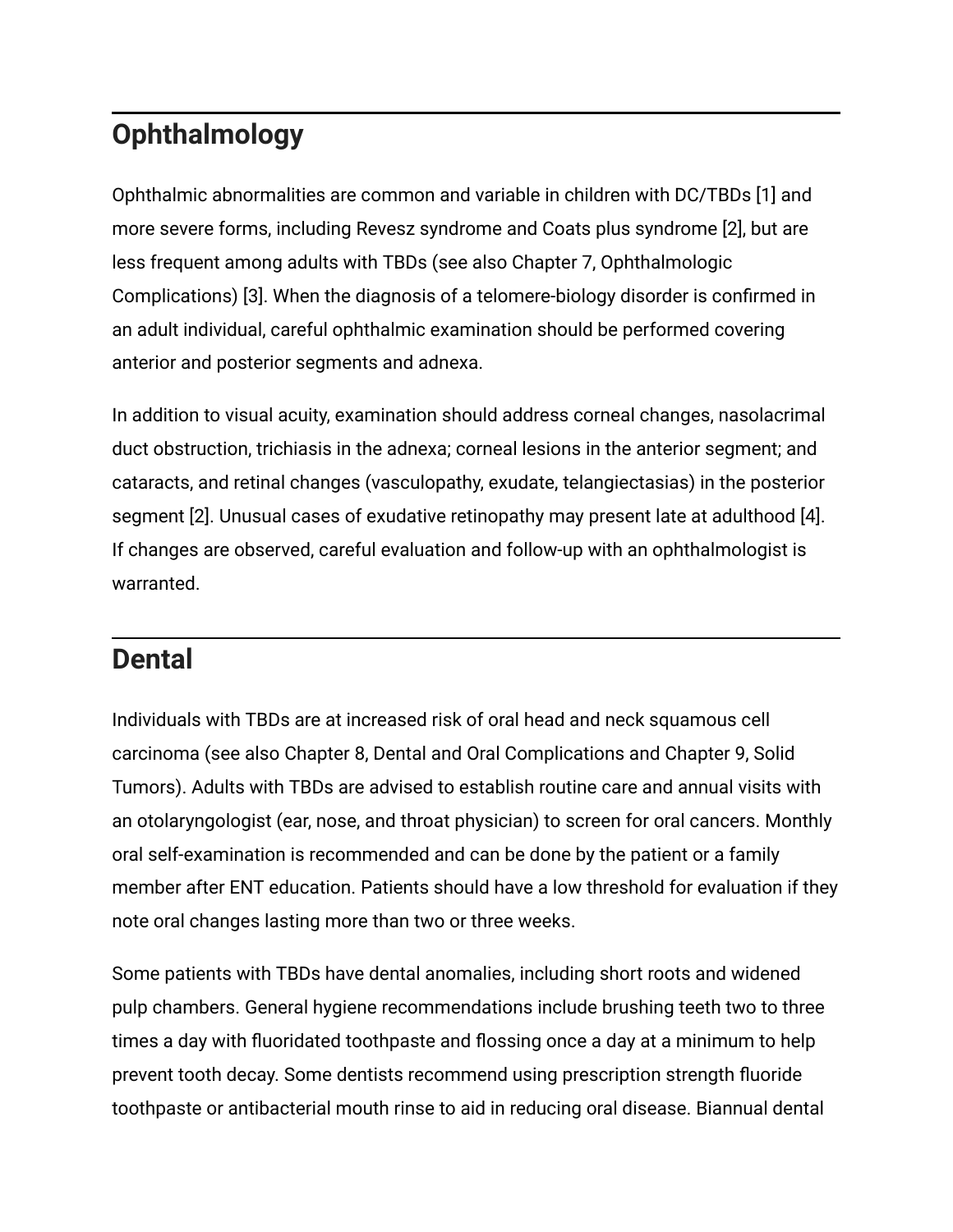checkups and cleanings are recommended to monitor for the presence of oral pathology and prevent the development of significant dental decay and gum disease. Precautions during routine dental treatment may be necessary in the presence of low platelet counts and white blood cell levels.

#### **Pulmonary**

Large, prospective studies of pulmonary screening for asymptomatic individuals with TBDs have not yet been conducted (see also Chapter 14, Pulmonary Fibrosis). Figure 1 provides an algorithm for consideration of screening and routine follow up (as carried out at Mayo Clinic). Please note that these recommendations vary from institution to institution as there is lack of prospective evidence on which to base these screening recommendations. Several pulmonary screening methodologies are available including high-resolution chest computed tomography (HRCT), chest x-ray, and pulmonary function tests (PFTs). The two principal decision points in asymptomatic patients are long-term safety, primarily related to radiation exposure (measured in millisieverts [mSV]), versus sensitivity and specificity of the testing modality to identify interstitial lung disease (ILD). To put it into perspective, the average annual exposure to radiation in the environment is 3 mSV, compared to 7-15 mSV with chest CT scans and 0.02-0.1 mSV with chest X-rays [5] (see also Chapter 23, Radiation and Telomere Biology Disorders).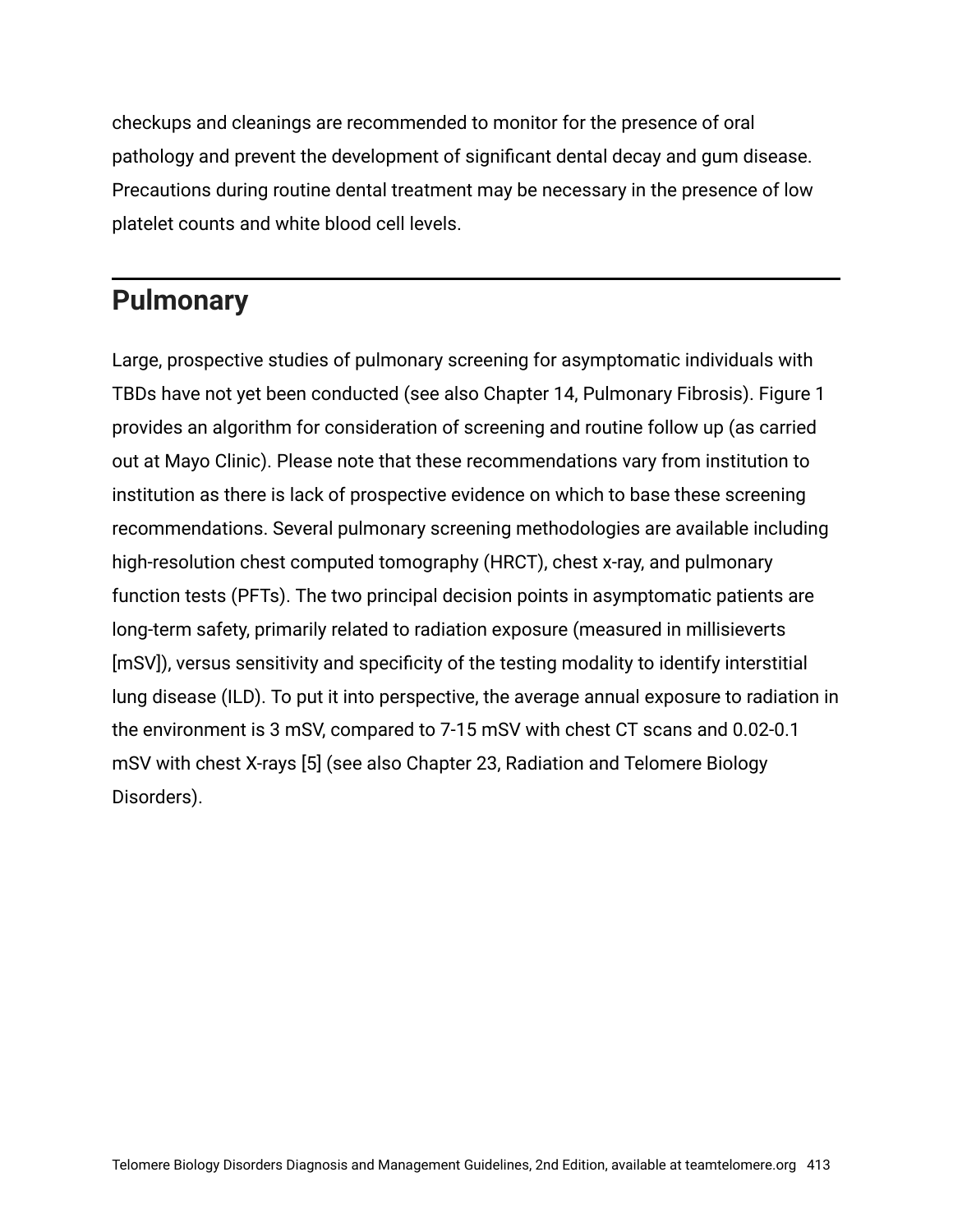

The sensitivity and specificity of each modality is variable and relative to the diagnostic value of the test. While PFTs are noninvasive and relatively accessible, they lack the sensitivity and specificity to identify early stages of ILD. A new ILD-Screen tool using age, height, total lung capacity, FEV1, diffusion capacity, and PFT indication demonstrated a sensitivity of 79% and specificity of 83% when validated with more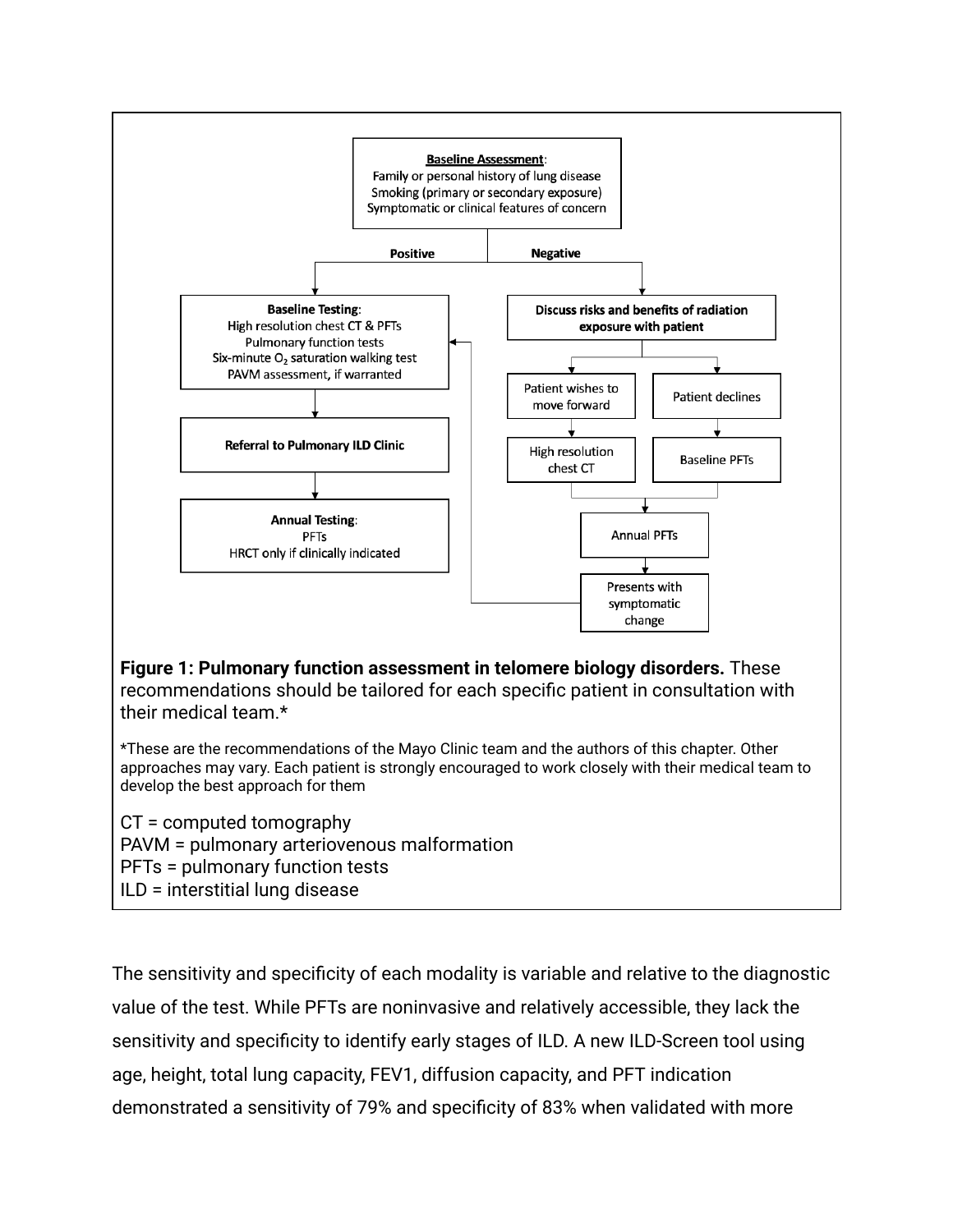precise imaging [6]. Chest imaging is considered more sensitive but varies depending upon the technique used. While HRCTs have the best ability to identify early changes of ILD, they are associated with significant radiation exposure, as noted earlier; thus, questioning the long-term safety of repeat usage. They, however, do provide the best likelihood of identifying ILD with a sensitivity of 95% and specificity approaching 100% [7]. Chest x-rays on the other hand do not have the same sensitivity (80%) or specificity (82%) and diagnostic confidence is low (23%) [7].

Pulmonary function tests should include measures of FEV<sub>1</sub>, FVC, FEV<sub>1</sub>/ FVC ratios and DLCO estimates. We also obtain inspiratory and expiratory flow loops along with bronchodilator responsiveness, especially if the patient endorses hyperreactive airway disease like symptoms. Oximetry studies including the 6-minute walk test are carried out in patients with established ILD.

At Mayo Clinic, based on the age of the patient, smoking history (primary or secondary exposure), personal history of lung disease (e.g., asthma) and family history of pulmonary involvement, we consider performing a baseline HRCT with inspiratory and expiratory views. If there is no ILD, we follow patients clinically with PFTs and chest x-rays annually. We have a low threshold to obtain a HRCT in the event of decline in PFTs, cardiopulmonary symptoms or radiological abnormalities on the chest x-ray. In asymptomatic patients without exposure history or family history, a risk versus benefit discussion is warranted to evaluate patient's desire for more aggressive baseline assessment (HRCT) versus less sensitive or specific testing (PFTs and chest X-ray) (Figure 1).

If pulmonary findings are present, we refer our patients to an ILD Clinic to meet with Pulmonary experts and decide whether a bronchoscopy with transbronchial biopsies or open lung biopsy are needed for histopathological confirmation, or to rule out alternative etiologies. Occasionally, a bronchoscopy with bronchoalveolar lavage using an immunocompromised host protocol is needed to rule out atypical infections that could mimic ILD. Tissue biopsies are often not helpful if a strong diagnosis of a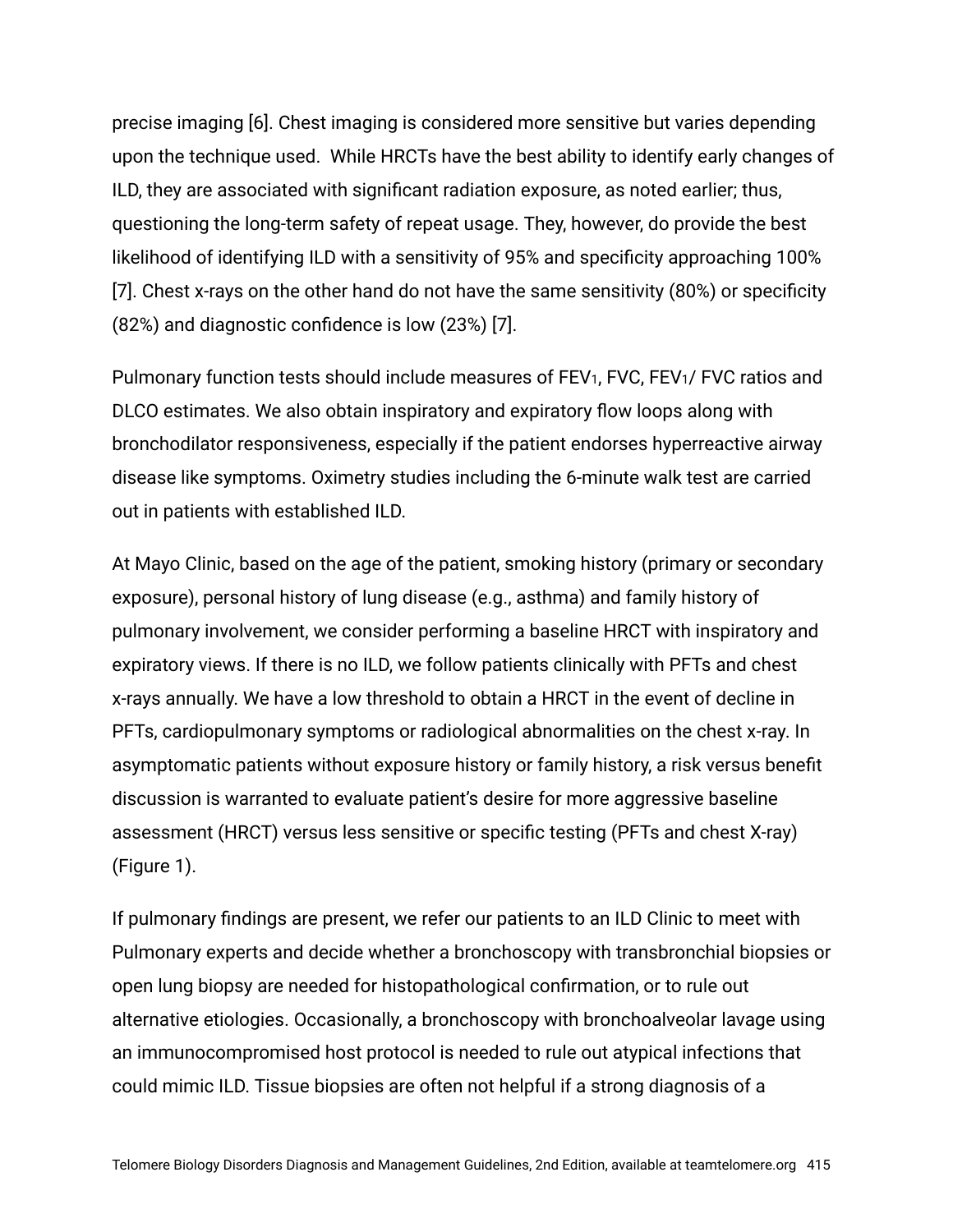telomere biology disorder can be made clinically or genetically (see also Chapter 3, Diagnosing Telomere Biology Disorders).

Individuals with TBDs can have pulmonary arteriovenous malformations (PAVMs) that can often mimic clinical features of ILD (see also Chapter 16, Vascular Complications). They may also be present in the absence of lung parenchymal involvement and should be suspected if there is a progressive decline in the DLCO without any change in the FEV<sub>1</sub> or FEV<sub>1</sub>/FVC ratio [8]. Multiple diagnostic options exist though the most sensitive and specific is a transthoracic contrast echocardiogram (TTCE) or bubble echocardiography [9]. Injection of agitated saline while imaging the right and left ventricles allows visualization of microbubbles in the left ventricle that are not filtered out by the pulmonary vasculature suggest right-to-left shunting. An alternative and often less readily accessible evaluation may include a radioisotope (e.g. technetium-99m) ventilation/perfusion lung scan.

All individuals with TBDs should be informed of the pulmonary exposure risk with inhalants through recreational use and secondary exposure including nicotine (cigarettes, cigars, vaping) and inhaled marijuana. Counseling on cessation and referral to dependency centers for assistance with interventional and behavioral modifications is critical.

#### **Cardiology**

Little is definitively known on the association between TBDs and atherosclerotic cardiovascular disease (ASCVD) and associated coronary heart disease (CHD), myocardial infarction, angina pectoris, heart failure, stroke, transient ischemic attack, and peripheral artery disease. However, atherosclerosis has been demonstrated by senescence of vascular smooth muscle and inhibition of telomerase activity with marked telomere shortening, suggesting a potential for increased risk [10]. Additionally, observational studies of people without DC/TBDs suggest an association of short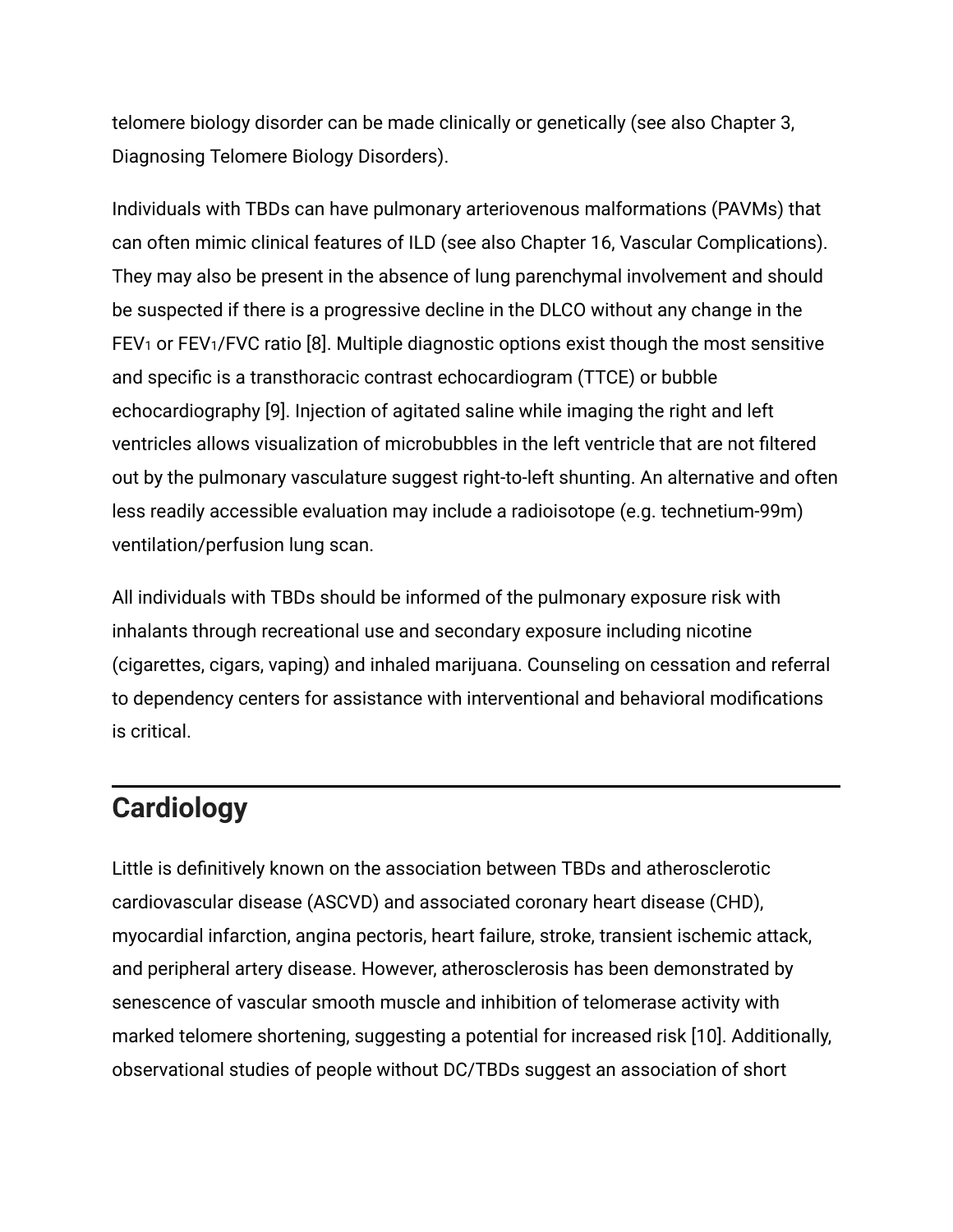telomeres with CVD and cardiovascular mortality including a 3-fold higher risk of MI and stroke [11].

Baseline assessment at diagnosis should include evaluation of blood pressure and blood cholesterol. Management of hypertension and hyperlipidemia should be in accordance with nationally recognized comprehensive care guidelines, including risk calculation and use of primary prevention where warranted [12, 13]. Androgen therapy, including danazol, increases the risk for hypertension, elevated LDL, and reduced HDL levels. A baseline lipid panel should be obtained prior to androgen treatment initiation and every 6 months while on therapy. Initiation of antihypertensives and lipid lowering therapy may be required though drug-drug interactions should be considered [14, 15].

Additionally, there is no clear data on the risk of congestive heart failure (CHF) in patients with TBDs. Data from individuals without TBDs suggest that cardiac myocyte telomere length is shortened in hypertrophic hearts, independent of age [16]. A baseline echocardiogram is not routinely recommended unless presenting symptoms warrant further investigation. Cardiopulmonary symptoms may manifest secondary to PAVMs as noted earlier and should be evaluated at baseline and throughout disease management when present.

#### **Gastroenterology/Hepatology**

#### Gastroenterology

Baseline evaluations should include physical assessment for the primary GI manifestations of TBDs, including esophageal stenosis, a celiac-like enteropathy, and B-cell immunodeficiency with enterocolitis (see also Chapter 17, Gastrointestinal Disease) [17]. Only if symptoms of esophageal stenosis are present (difficulty swallowing, intolerance of solids), should evaluation move forward with a video contrast swallow study (esophagram) or esophagogastroduodenoscopy (EGD). If stenosis is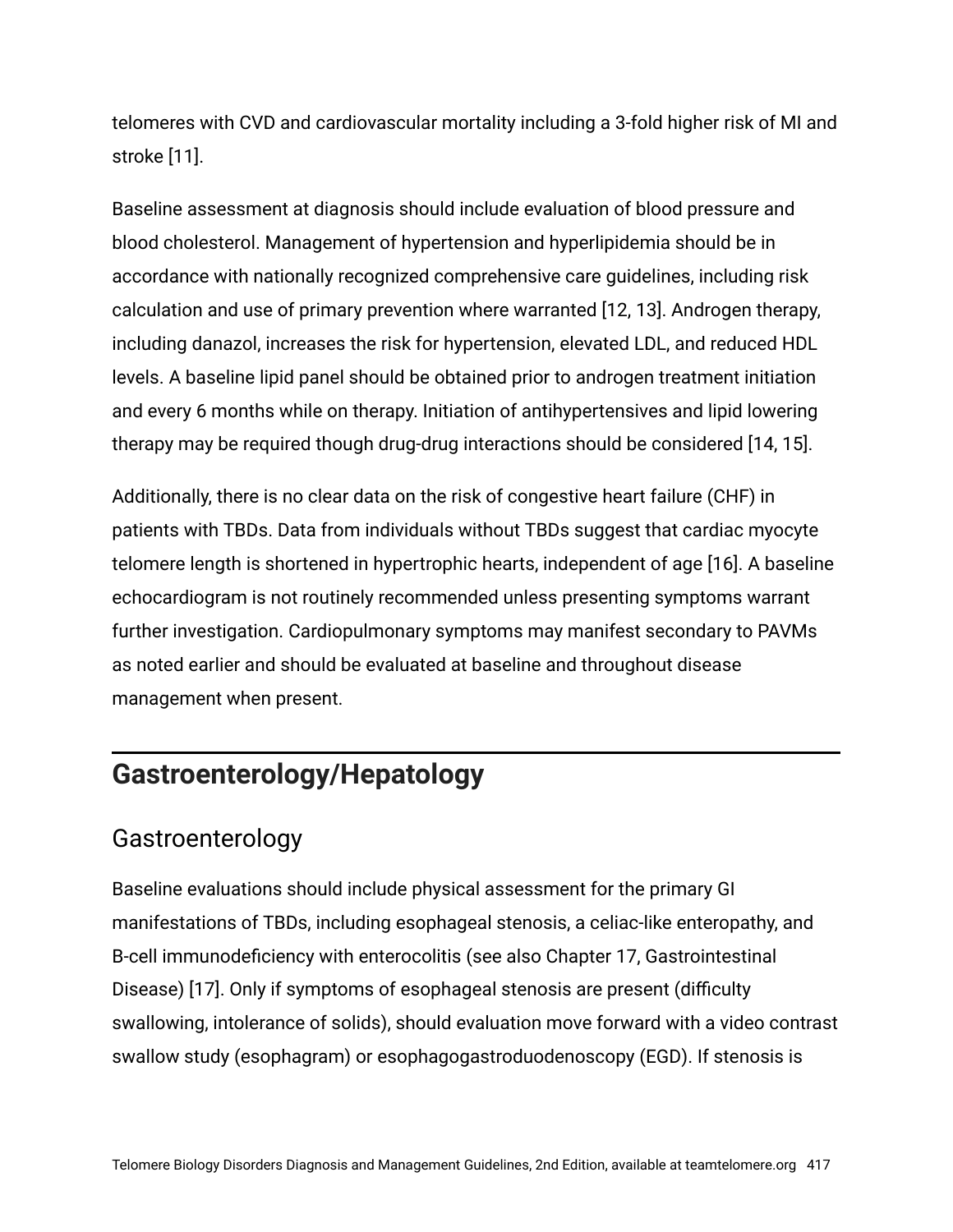present, intermittent balloon dilation and rarely stenting can alleviate symptoms. In the absence of symptoms, no routine evaluation is warranted.

Small intestine celiac-like enteropathy and immunodeficiency-mediated enterocolitis require exclusionary work up of other etiologies including infection or malignancies. Evaluation should include a celiac disease cascade; assessment of immunoglobulin levels; and quantification of T-cell, B-cell, and NK-cell subsets. Recommended diagnostic procedures include EGD and/or colonoscopy with biopsies [17].

#### Hepatology

The most common hepatic manifestations of TBDs include cryptogenic cirrhosis and nodular regenerative hyperplasia leading to non-cirrhotic portal hypertension (see also Chapter 18, Hepatic Complications) [18]. Baseline assessment of all patients include physical exam, family history, social history (alcohol and drug use), body mass index (BMI) and liver function test (Figure 2). In patients who are asymptomatic, lack family or social history concerns, have a normal BMI and liver function tests (LFTs), a Fibroscan (transient hepatic elastography) can be done at baseline and repeated every 2 years. If screening is positive, we prefer proceeding with magnetic resonance elastography (MRE) for evaluation of liver and spleen stiffness and anatomy. In patients with TBDs, the use of liver biopsy should be done judiciously, particularly if bone marrow failure and risk for infection and hemorrhagic complications are present.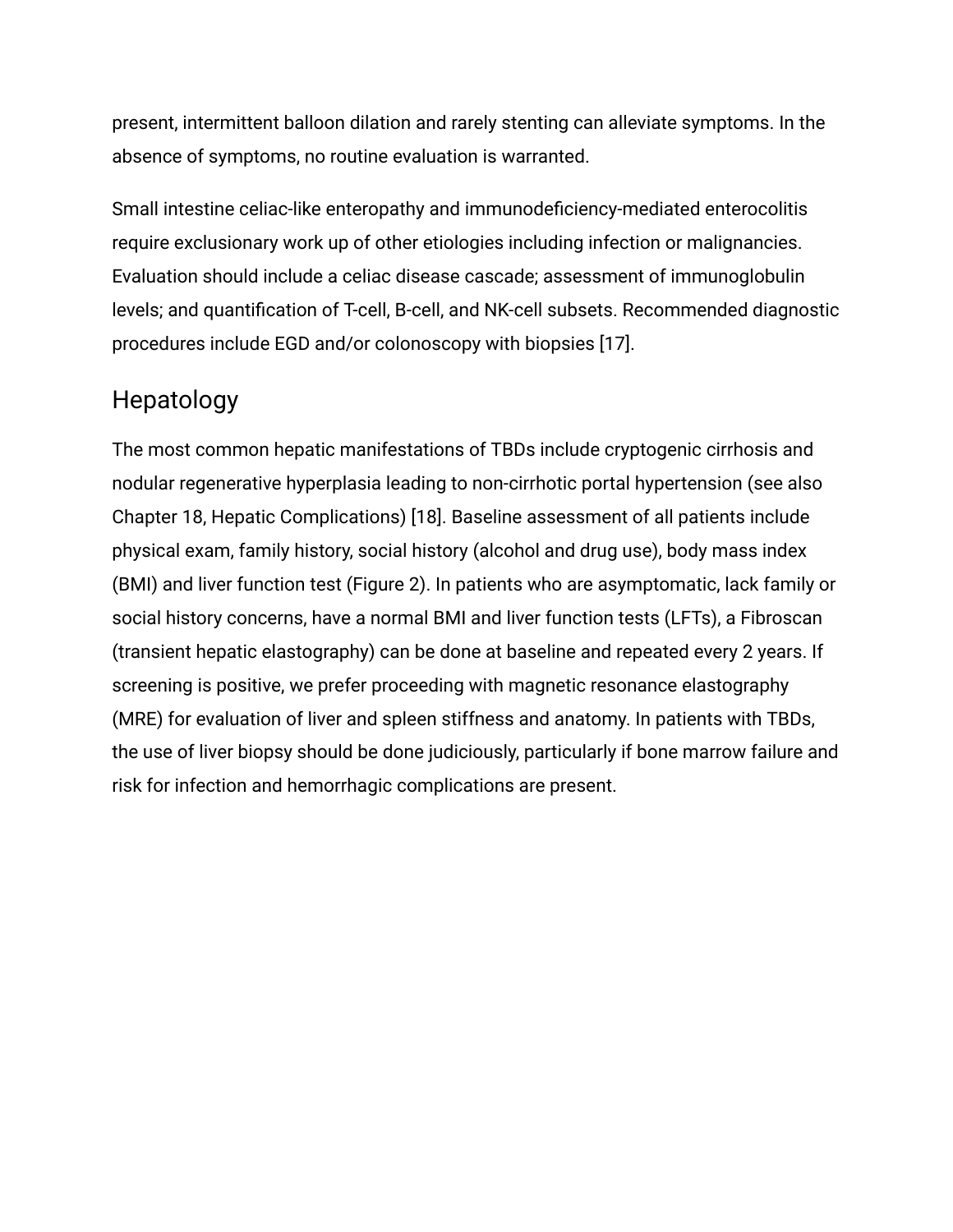

If baseline assessments are negative, patients may revert to monitoring with Fibroscan every 2 years. If baseline assessment is concerning for fibrosis, we refer to Hepatology for consideration of EGD, evaluation and management of portal hypertension and assessments for hepatopulmonary syndrome. At times a liver biopsy may be necessary if there is clinical suspicion of portal hypertension with preserved synthetic liver function, absence of other causes for chronic liver disease and no risk factors for alcohol or non-alcoholic liver disease [18]. Meta-analysis of MRE as an imaging modality for liver fibrosis has demonstrated a sensitivity of 73% and a specificity 79% [19].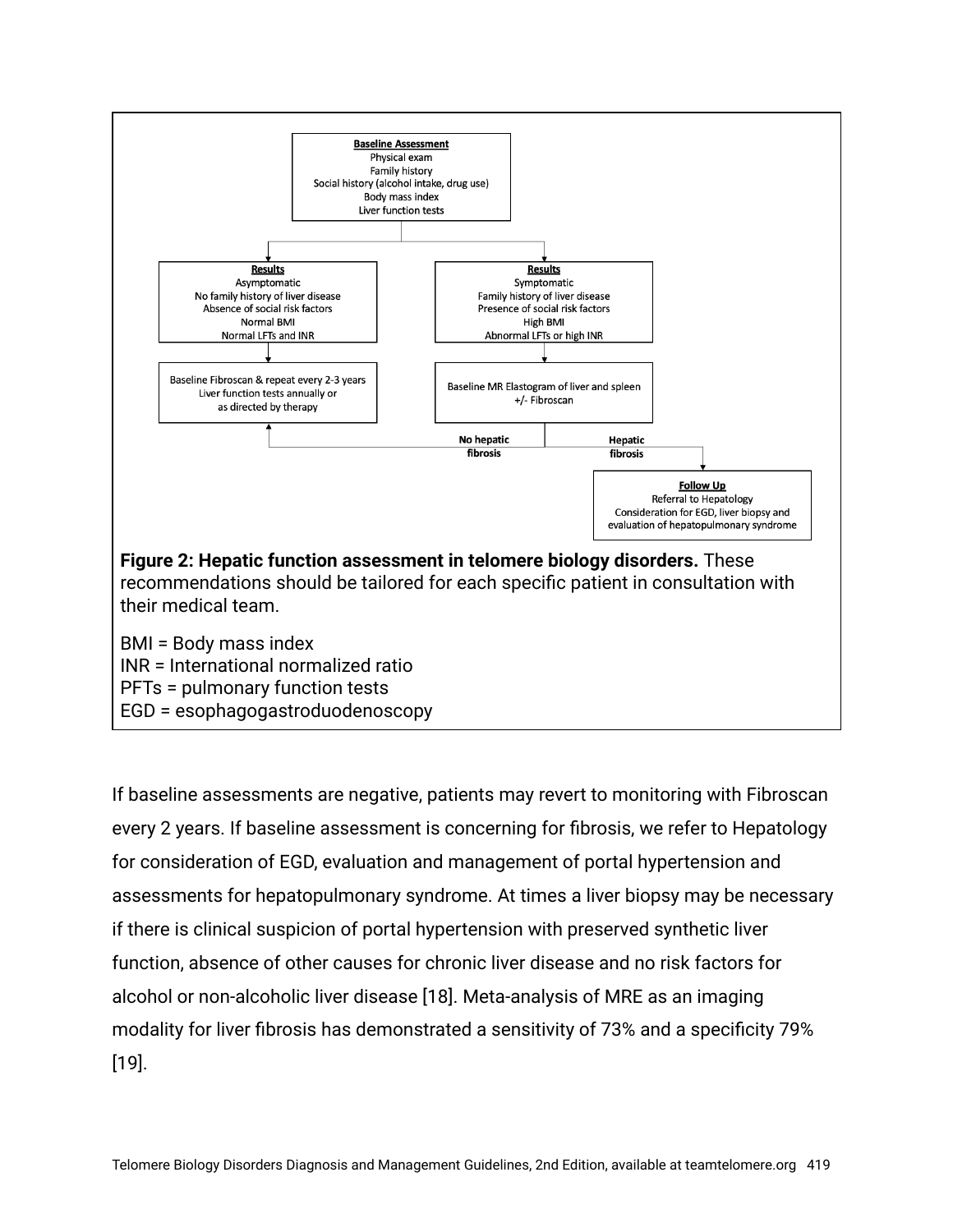Patients on androgen therapy, such as danazol, should have their liver function tests evaluated pre-treatment and every 3-6 months while on therapy (or sooner if indicated).

## **Gynecologic Health**

As described in detail in Chapter 20, Genitourinary Complications and Chapter 21, Gynecologic and Obstetric Considerations, females with TBDs may have specific gynecologic and genitourinary manifestations requiring close follow-up with a gynecologist. Annual routine gynecologic care is recommended, including cervical cancer screening with human papilloma viral (HPV) testing, beginning when they become sexually active or at age 21 years, whichever is first.

HPV vaccination is recommended for females and males between ages 9-27 years and is FDA approved up to age 45.

## **Endocrinology**

There is no specific association with endocrinopathies and TBDs except for osteopenia and osteoporosis. We recommend comprehensive baseline screening of endocrinopathies including bone health with bone mineral density, 25-hydroxyvitamin-D total, thyroid hormone cascade, and diabetes mellitus assessment with fasting blood glucose and hemoglobin A1c if clinically appropriate. These tests are repeated annually or more frequently if clinically indicated.

In individuals of reproductive age, there is limited data on pregnancy outcomes. A recent cohort demonstrates an increased risk of progressive cytopenias, preterm and cesarean deliveries, and recurrent pregnancy loss in women with autosomal dominant inheritance [20]. Referral to a multidisciplinary center experienced in management of patients with hematologic conditions is recommended.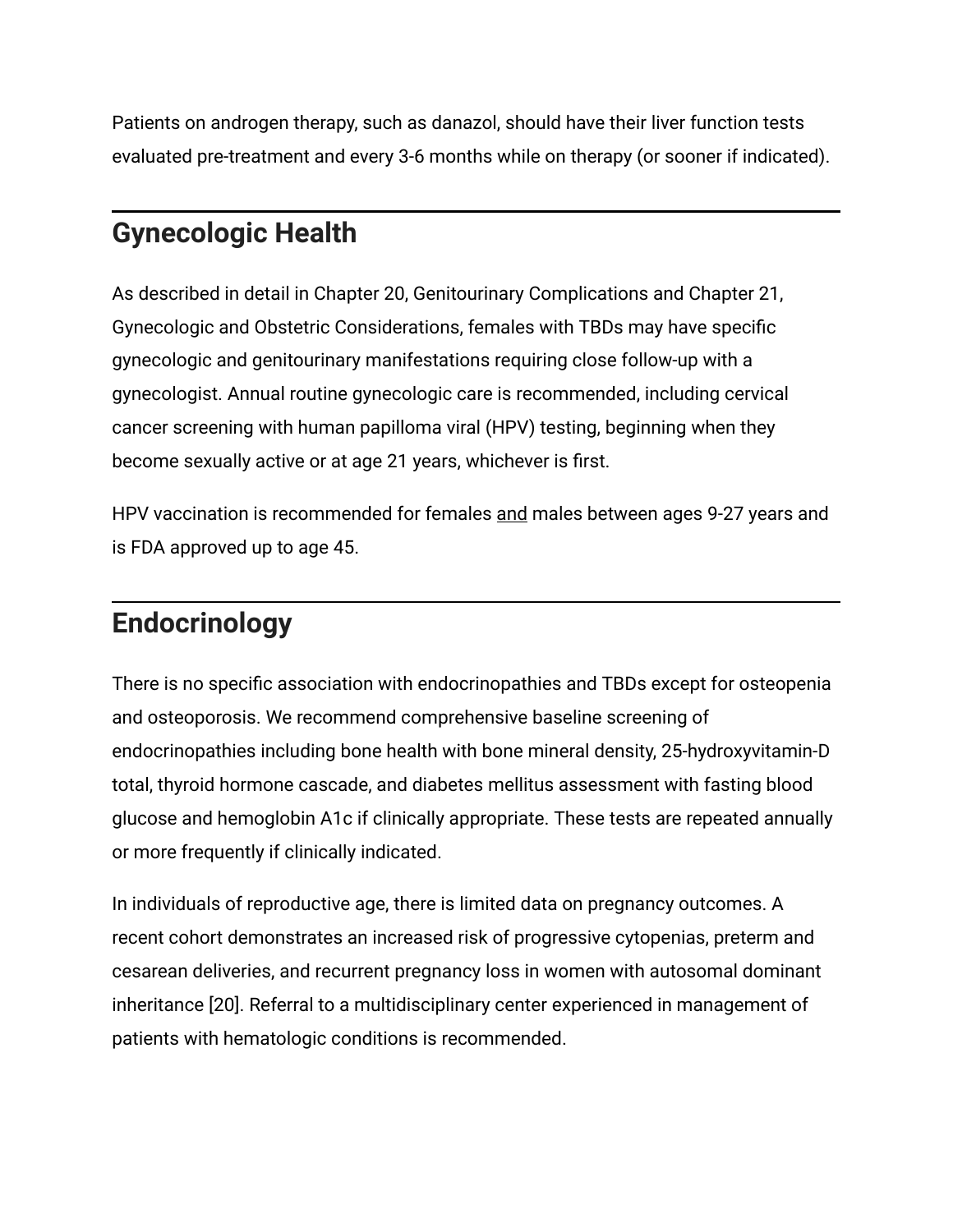## **Orthopedics**

Osteopenia and osteoporosis are not uncommon in individuals with TBDs (see also Chapter 22, Endocrine and Skeletal Disorders) [21]. Some data suggest that telomere shortening may induce osteoblast abnormalities associated with osteoporosis [22]. Thus, an adult individual with TBDs should have a bone density scan at baseline, and monitoring will depend on the findings. Vitamin D and calcium supplementation may be considered depending on findings.

| <b>Specialty</b> | <b>Evaluation</b>    | <b>Recommendation</b>                                                                                                                                                                                                                                                                                                                   |  |  |
|------------------|----------------------|-----------------------------------------------------------------------------------------------------------------------------------------------------------------------------------------------------------------------------------------------------------------------------------------------------------------------------------------|--|--|
| Cardiology       | Hypertension         | • Baseline blood pressure<br>• Repeat vital signs with routine visits<br>· Manage per nationally recognized guidelines<br>*Patients on androgens (e.g. danazol) may warrant<br>more frequent monitoring and treatment                                                                                                                   |  |  |
|                  |                      |                                                                                                                                                                                                                                                                                                                                         |  |  |
|                  | Hyperlipidemia       | · Baseline lipid panel<br>· Manage per nationally recognized guidelines                                                                                                                                                                                                                                                                 |  |  |
|                  |                      | *Patients on androgens may warrant more frequent<br>monitoring and treatment                                                                                                                                                                                                                                                            |  |  |
|                  | <b>Heart failure</b> | · Address per symptoms                                                                                                                                                                                                                                                                                                                  |  |  |
| Pulmonology      | Pulmonary fibrosis   | • Assessment of baseline risk<br>(see Figure<br>1)<br>• Testing may include:<br>o Pulmonary function tests (PFTs)<br>o High-resolution chest CT with inspiratory &<br>expiratory views<br>o Chest X-ray<br>o Early referral for shortness of breath or<br>unexplained cough<br>o Nicotine dependency & secondary exposure<br>counseling |  |  |

**Table 1. Screening recommendations for adult patients with Telomere Biology Disorders (TBD) by speciality.**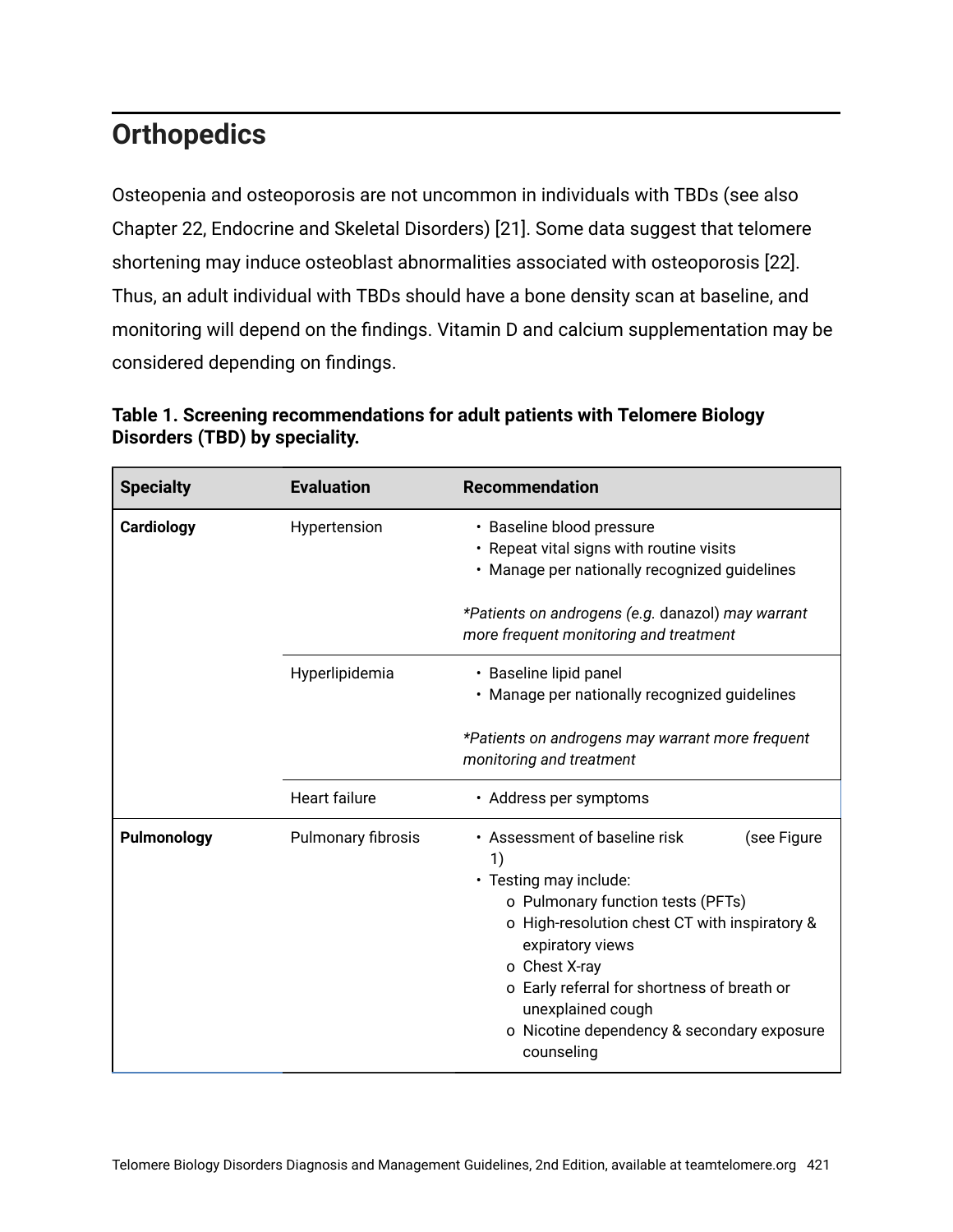|                   | Pulmonary<br>arteriovenous<br>malformation           | • Transthoracic echocardiogram with contrast<br>(bubble echocardiography)<br>· Nuclear medicine scan                                                                                                                                                                                                                                                                                                                                                                                                                                                    |  |
|-------------------|------------------------------------------------------|---------------------------------------------------------------------------------------------------------------------------------------------------------------------------------------------------------------------------------------------------------------------------------------------------------------------------------------------------------------------------------------------------------------------------------------------------------------------------------------------------------------------------------------------------------|--|
| Gastroenterology  | Esophageal stenosis                                  | • Esophagogram and/or upper endoscopy<br>(esophagogastroduodenoscopy, EGD), if<br>symptom<br>Medical management with balloon dilation and<br>rarely stenting                                                                                                                                                                                                                                                                                                                                                                                            |  |
|                   | Enteropathy or<br>Enterocolitis                      | • Imaging studies, EGD/colonoscopy with<br>biopsies, and evaluation for infection and<br>malignancy                                                                                                                                                                                                                                                                                                                                                                                                                                                     |  |
| <b>Hepatology</b> | Cirrhosis                                            | • Assessment of baseline risk<br>(see Figure<br>2)<br>• Annual liver function tests including total/direct<br>bilirubin, AST, ALT, alkaline phosphatase, albumin,<br>PT, aPTT, and INR<br>· Baseline transient elastography (Fibroscan<br>ultrasound)<br>· Magnetic resonance (MR) elastography if risk<br>warrants<br>• Referral to Hepatology for variceal assessment<br>and liver biopsy as clinically indicated for<br>concern of non-cirrhotic portal hypertension<br>*Patients on androgens may warrant more frequent<br>monitoring and treatment |  |
| <b>Hematology</b> | Cytopenias;<br>Aplastic anemia;<br>Myeloid neoplasia | • Complete blood counts, reticulocyte counts and<br>white blood cell differential at baseline<br>Bone marrow assessment at baseline: bone<br>marrow aspiration and biopsy, flow cytometry,<br>conventional and molecular cytogenetics, and<br>myeloid panel by NGS for somatic variants                                                                                                                                                                                                                                                                 |  |
| Immunology        | Immunodeficiency                                     | • Flow cytometry of peripheral blood lymphocyte<br>subsets<br>· Serum immunoglobulin levels (total and<br>fractions)                                                                                                                                                                                                                                                                                                                                                                                                                                    |  |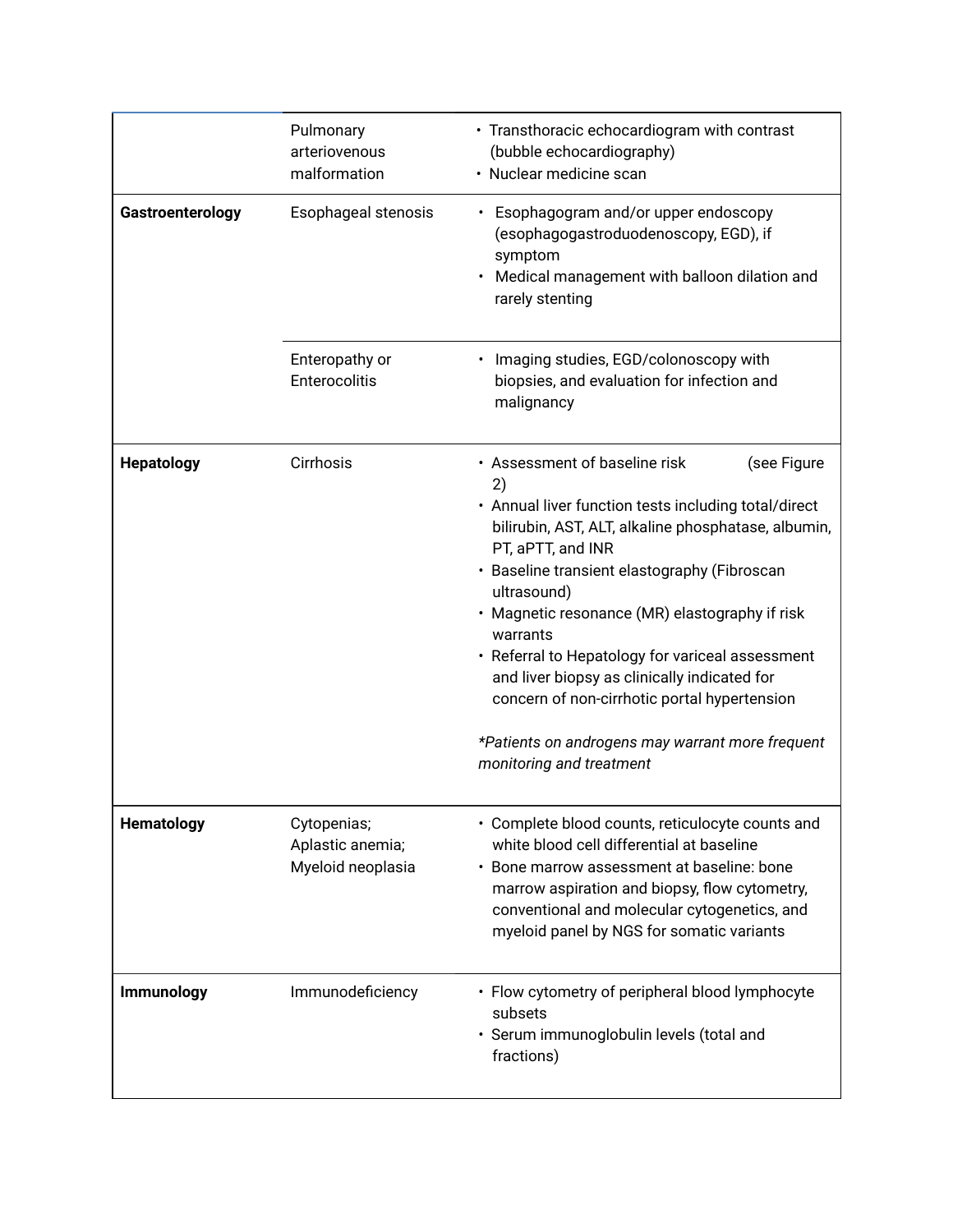| Ophthalmology      | $\cdot$ Corneal assessment<br>Anterior segment |                                                       |
|--------------------|------------------------------------------------|-------------------------------------------------------|
|                    | Posterior segment                              | • Retinal evaluation                                  |
|                    | Adnexa                                         | • Nasalacrimal duct, eyelid assessment                |
| <b>Orthopedics</b> | Osteoporosis                                   | • Bone density scan at baseline and then as<br>needed |

| Table 2: Cancer Screening Considerations <sup>‡</sup> |  |
|-------------------------------------------------------|--|
|-------------------------------------------------------|--|

| <b>Cancer</b><br><b>Screening</b> | <b>American Cancer</b><br><b>Society</b>                                                                                                                                                                                                                                                                                                                                                                                                   | <b>United States Preventive</b><br><b>Services Task Force</b>                                                                                                                     | <b>National Comprehensive</b><br><b>Cancer Network</b>                                                                                                                                                                                                                                                                                               |
|-----------------------------------|--------------------------------------------------------------------------------------------------------------------------------------------------------------------------------------------------------------------------------------------------------------------------------------------------------------------------------------------------------------------------------------------------------------------------------------------|-----------------------------------------------------------------------------------------------------------------------------------------------------------------------------------|------------------------------------------------------------------------------------------------------------------------------------------------------------------------------------------------------------------------------------------------------------------------------------------------------------------------------------------------------|
| <b>Breast</b><br><b>Cancer</b>    | Average risk women<br>screening mammogram:<br>· 40 to 44 Y optional<br>to start annual<br>screening<br>$\cdot$ 45 to 54 Y annual<br>screening<br>· 55 Y and older every<br>other year OR yearly<br>as long as health in<br>good standing and<br>live expectancy > 10<br>years<br>Women should be familiar<br>with how their breasts<br>normally look and feel and<br>should report any changes<br>to a health care provider<br>right away. | Biennial screening 50 to 74<br>Y<br>The decision to initiate<br>screening prior to 50 Y is<br>individual.                                                                         | Average risk women 40 Y<br>and older, annual screening<br>mammogram<br>Risk assessment by 25 and<br>counseling on benefits,<br>risks, and limitations of<br>screening.<br>Clinical breast exams with<br>provider visits.<br>Individuals should be<br>familiar with their breasts<br>and promptly report<br>changes to their health care<br>provider. |
| <b>Cervical</b><br><b>Cancer</b>  | Initiate screening at 25 Y<br>· HPV testing every 5<br>Y until 65 Y<br>(preferred)<br>$\cdot$ Cytology + HPV<br>testing every 5<br>years<br>Cytology alone<br>every 3 years                                                                                                                                                                                                                                                                | Initiate screening at 21 Y<br>Cytology along 21 to 29 Y<br>Age 30 to 65 Y:<br>HPV testing every 5 Y<br>Cytology + HPV<br>testing every 5 years<br>Cytology alone every<br>3 years | None                                                                                                                                                                                                                                                                                                                                                 |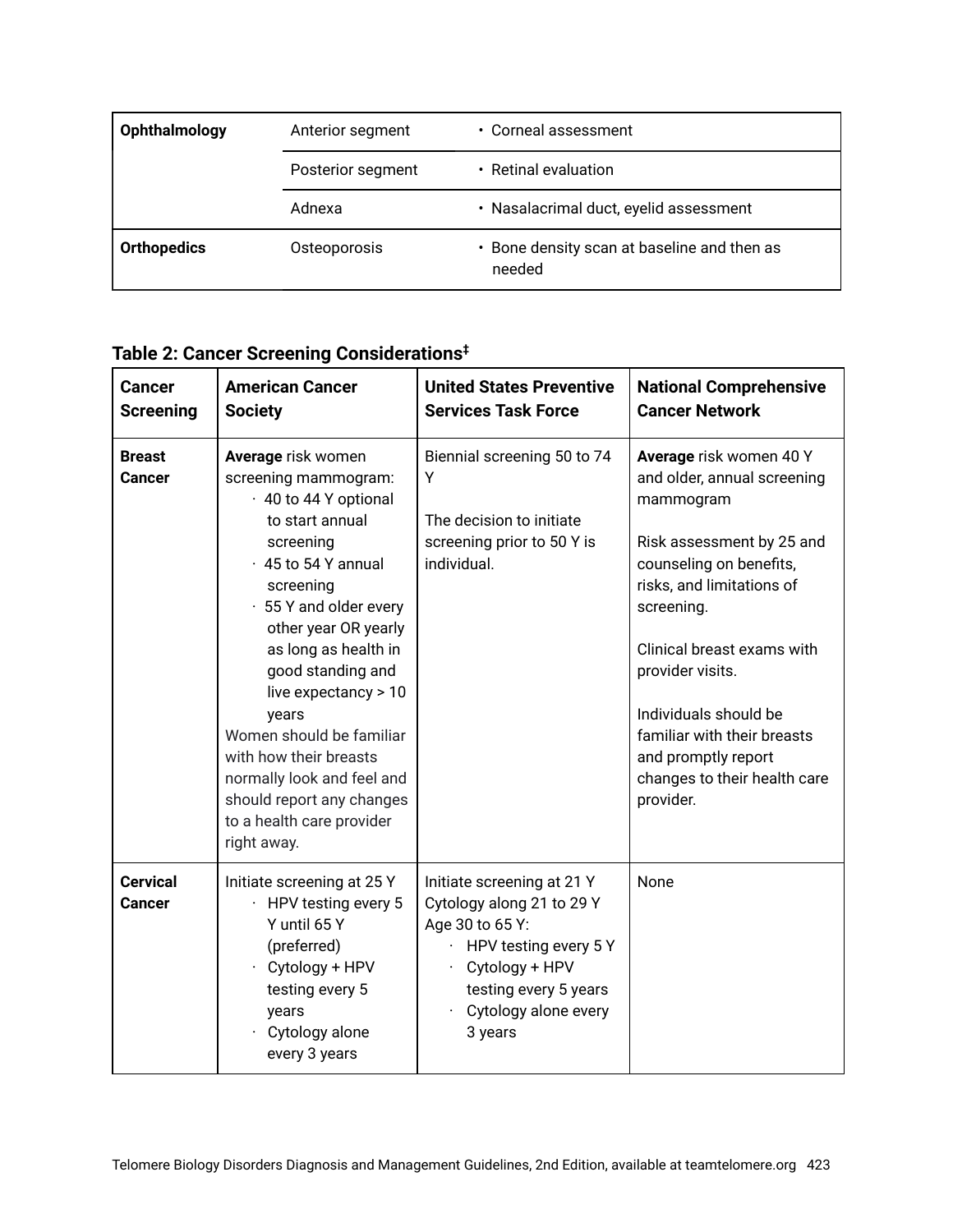| <b>Colon and</b><br><b>Rectal</b><br><b>Cancer</b> | Average risk people start<br>screening at 45 Y with a<br>stool-based test or visual<br>exam.<br>Screening until 75 Y; The<br>decision to screen<br>between 76 and 85 Y<br>should be individualized.<br>Over 85 Y no screening<br>required.<br>Test examples:<br>Highly sensitive<br>¥,<br>fecal<br>immunochemical<br>test every year<br>Highly sensitive<br>guaiac-based fecal<br>occult blood test<br>every year<br>Multi-targeted stool<br>DNA test every 3<br>years<br>Colonoscopy every<br>10 years<br>CT colonography<br>every 5 years<br>Flexible<br>$\bullet$<br>sigmoidoscopy<br>every 5 years | Recommend age 50 to 75 Y<br>(Grade A); Recommend 45<br>to 49 Y (Grade B);<br>Recommend 76 to 85 Y,<br>based on patient's overall<br>health, prior screening, and<br>preference (Grade C)<br>Test examples:<br>High-sensitivity guaiac<br>fecal occult blood test<br>or fecal<br>immunochemical (FIT)<br>test every year<br>Stool DNA-FIT every 1<br>÷.<br>to 3 years<br>Computed tomography<br>colonography every 5<br>years<br>· Flexible<br>sigmoidoscopy every 5<br>years<br>· Flexible<br>sigmoidoscopy every<br>10 years + annual FIT<br>Colonoscopy<br>screening every 10<br>years | Average risk people start<br>screening at 45 Y with a<br>stool-based test or visual<br>exam.<br>Screening until 75 Y; The<br>decision to screen between<br>76 and 85 Y should be<br>individualized.<br>Test examples:<br>Highly sensitive fecal<br>immunochemical test<br>(FIT) every year<br>Highly sensitive<br>guaiac-based fecal<br>occult blood test every<br>year<br>Multi-targeted stool<br>$\ddot{\phantom{0}}$<br>DNA test every 3 years<br>Colonoscopy every 10<br>years<br>CT colonography<br>every 5 years<br>Flexible<br>sigmoidoscopy every<br>5-10 years |
|----------------------------------------------------|--------------------------------------------------------------------------------------------------------------------------------------------------------------------------------------------------------------------------------------------------------------------------------------------------------------------------------------------------------------------------------------------------------------------------------------------------------------------------------------------------------------------------------------------------------------------------------------------------------|------------------------------------------------------------------------------------------------------------------------------------------------------------------------------------------------------------------------------------------------------------------------------------------------------------------------------------------------------------------------------------------------------------------------------------------------------------------------------------------------------------------------------------------------------------------------------------------|-------------------------------------------------------------------------------------------------------------------------------------------------------------------------------------------------------------------------------------------------------------------------------------------------------------------------------------------------------------------------------------------------------------------------------------------------------------------------------------------------------------------------------------------------------------------------|
| <b>Lung Cancer</b>                                 | Currently undergoing<br>revision; recommend<br><b>USPSTF</b> guidelines                                                                                                                                                                                                                                                                                                                                                                                                                                                                                                                                | Low dose CT screening in<br>adults 50 Y to 80 Y with a 20<br>pack-year smoking history<br>and currently smoking OR<br>have quit in the past 15<br>years.<br>Screening may be<br>discontinued once a person<br>has not smoked for 15<br>years, develops a life<br>limiting illness, or is no<br>longer willing to undergo<br>lung surgery                                                                                                                                                                                                                                                 | Low dose CT screening in<br>adults <sup>3</sup> 50 Y with a 20<br>pack-year smoking history                                                                                                                                                                                                                                                                                                                                                                                                                                                                             |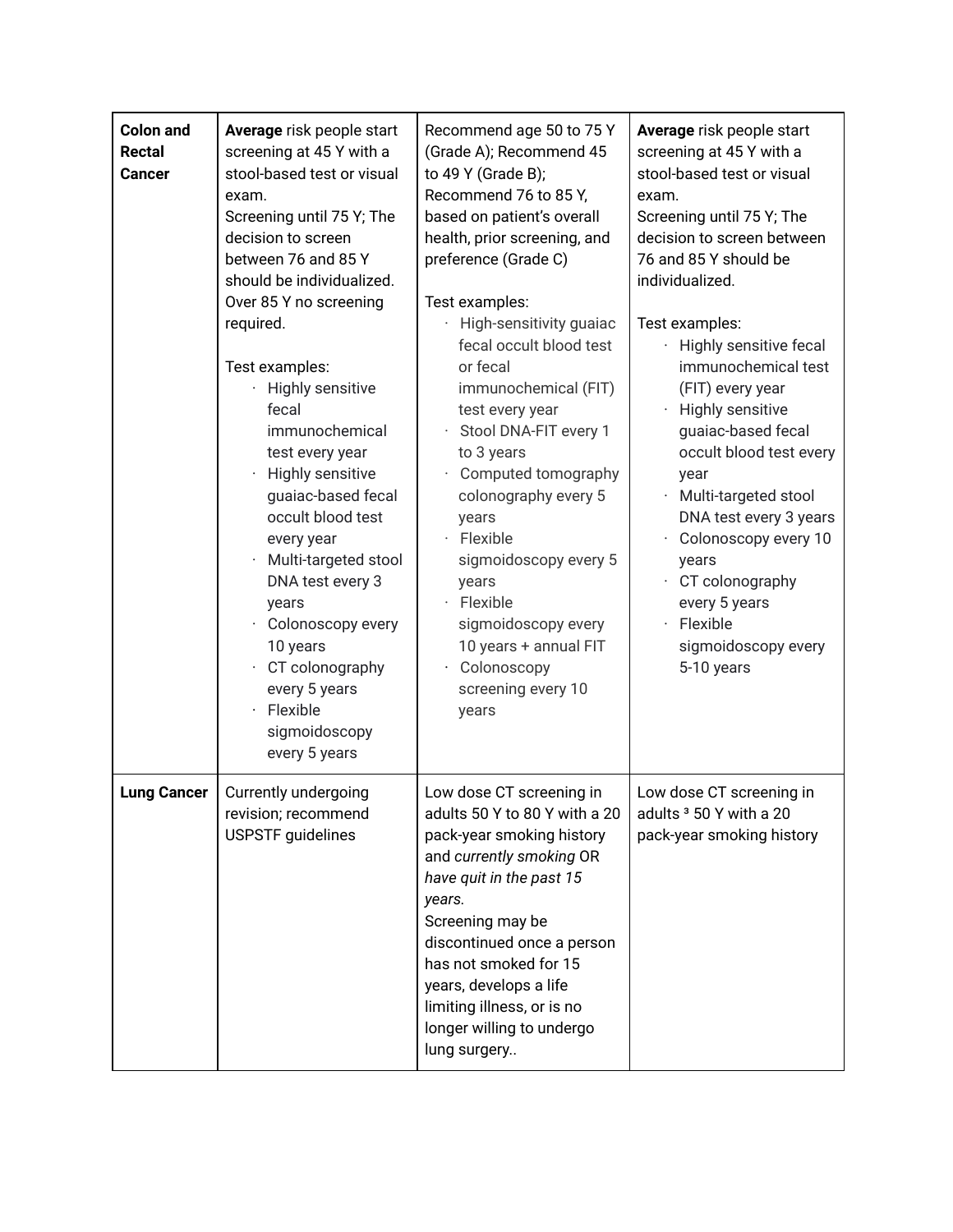| <b>Prostate</b><br><b>Cancer</b> | Average risk, begin at 50<br>Y if expected to live at<br>least 10 more years.<br>Screening modality:                                                                                                                                                    | Age 55 Y to 69 Y, individual<br>decision in concert with<br>provider. | Average risk, begin at 45 Y<br>Screening modality: prostate<br>specific antigen (PSA) blood<br>test; digital rectal exam,                                              |
|----------------------------------|---------------------------------------------------------------------------------------------------------------------------------------------------------------------------------------------------------------------------------------------------------|-----------------------------------------------------------------------|------------------------------------------------------------------------------------------------------------------------------------------------------------------------|
|                                  | prostate specific antigen<br>(PSA) blood test; digital<br>rectal exam, optional<br>$(DRE)$ .<br>If $PSA < 2.5$ ng/mL<br>$\bullet$<br>may only need to<br>be retested every 2<br>years.<br>If PSA 2.5 ng/mL or<br>$\bullet$<br>higher, screen<br>yearly. | Screening modality:<br>prostate specific antigen<br>(PSA) blood test  | optional (DRE).<br>$\cdot$ If PSA < 1 ng/mL<br>repeat testing at 2 to 4<br>year intervals.<br>$\cdot$ If PSA 1-3 ng/mL,<br>repeat testing at 1 to 2<br>year intervals. |

**‡:** This table is reflective of select guidelines and statements from those guidelines have been selected to articulate standard situations. It is not meant to reflect the guidelines in their entirety and nor do they reflect all guideline options. Clinicians are encouraged to review these documents in their entirety when making clinical decisions for patients with TBDs/DC.

|                          | <b>United States Preventive Services Task Force</b>                                                                                                                                                                                                                                                                        |
|--------------------------|----------------------------------------------------------------------------------------------------------------------------------------------------------------------------------------------------------------------------------------------------------------------------------------------------------------------------|
| <b>Hypertension</b>      | Begin screening at 18 Y with office blood pressure measurement.<br>Confirm with home measurement before starting treatment.<br>Screen every 3-5 years for adults 18-39 Y who are not at increased risk and<br>have a documented normal blood pressure.<br>Screen annually in adults > 40 Y and adults with increased risk. |
| Diabetes mellitus type 2 | Offer screening to adults 35 Y to 70 Y who are overweight or obese                                                                                                                                                                                                                                                         |
| Hyperlipidemia           | Screen initially at age 20 for familial disorders; Resume screening no later<br>than 40 years of age.<br>Screen approximately every 5 years or as clinically indicated                                                                                                                                                     |

#### **Table 3: Cardiovascular Disease Screening†**

**† :** This table is reflective of United States Preventive Services Task Force recommendations. It is not meant to reflect the recommendations in their entirety and nor do they reflect all available consensus guidelines. Clinicians are encouraged to review any guideline in its entirety when making clinical decisions for patients with TBDs/DC.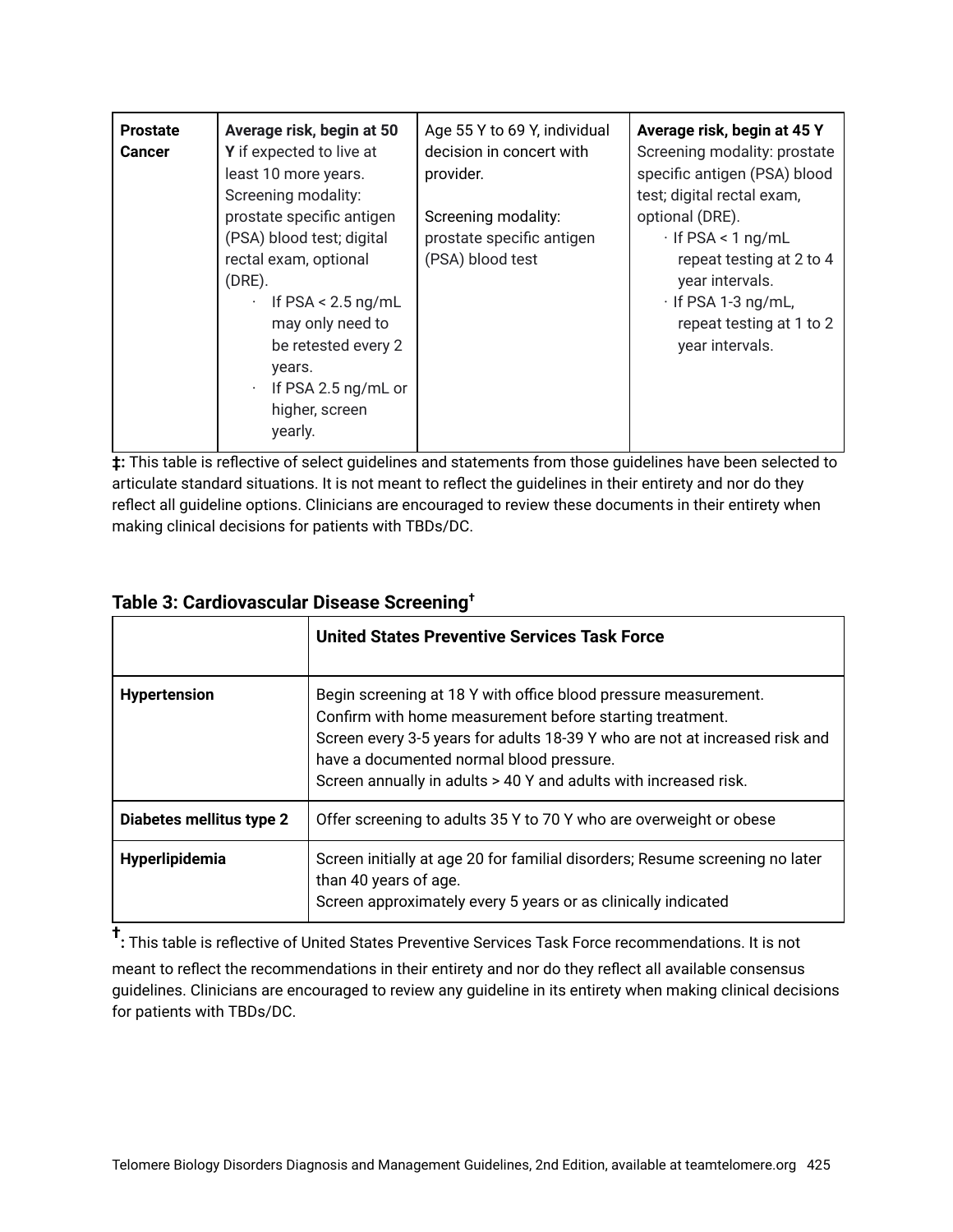#### **Table 4: Vaccination§**

|                                                                         | <b>Ages 21 to 39</b><br>years                                                                                                                                                                                                                                                                                                                                                                            | <b>Ages 40 to 49</b><br>years                                                                      | <b>Ages 50 to 64</b><br>years                                | Age <sup>3</sup> 65 years            |  |
|-------------------------------------------------------------------------|----------------------------------------------------------------------------------------------------------------------------------------------------------------------------------------------------------------------------------------------------------------------------------------------------------------------------------------------------------------------------------------------------------|----------------------------------------------------------------------------------------------------|--------------------------------------------------------------|--------------------------------------|--|
| COVID-19                                                                |                                                                                                                                                                                                                                                                                                                                                                                                          | Recommended for everyone, follow schedule and doses per vaccine brand and<br>current CDC guidance. |                                                              |                                      |  |
| <b>Influenza</b>                                                        | Recommended annually for everyone, inactivated or recombinant vaccine<br>recommended for immunocompromised.                                                                                                                                                                                                                                                                                              |                                                                                                    |                                                              |                                      |  |
| <b>Pneumococcus</b><br>(PCV13 and<br>PPSV23)                            | Immunocompromised: 1 dose PCV13 followed by 1 dose<br>Immunocompetent:<br>PPSV23 at least 8 weeks later, then another dose PPSV23<br>PPSV23 1-time dose.<br>at least 5 years after previous PPSV23; at age 65 years or<br>May consider PCV13<br>older, administer 1 dose PPSV23 at least 5 years after most<br>in shared decision<br>recent PPSV23<br>making effort.                                     |                                                                                                    |                                                              |                                      |  |
| <b>Tetanus</b><br>diphtheria<br>acellular<br>pertussis (Tdap<br>and Td) | 1-time dose of Tdap, then boost with Tdap or Td every 10 years                                                                                                                                                                                                                                                                                                                                           |                                                                                                    |                                                              |                                      |  |
| Human papilloma<br>virus (HPV)                                          | Immunocompetent: Initiate<br>series for adults up through<br>age 26 years, consider series<br>initiation for ages 27 through<br>45 based on shared decision<br>making<br>Immunocompromised:<br>Initiate series for adults up to<br>age 45 years.                                                                                                                                                         |                                                                                                    |                                                              |                                      |  |
| Herpes zoster or<br>shingles (HZV)                                      |                                                                                                                                                                                                                                                                                                                                                                                                          |                                                                                                    | 2 doses of Shingrix (regardless of<br>unless contraindicated | previous Zostavax) at age 3 50 years |  |
| Meningococcal<br>Serogroup B<br>Meningococcal<br>conjugate              | Immunocompetent: Meningococcal conjugate vaccine (MenACWY) single dose +<br>Meningococcal vaccine serogroup B (MenB) 2 or 3-dose series based on shared<br>decision making.<br>Immunocompromised: Meningococcal conjugate vaccine (MenACWY) 2-dose<br>series, revaccinate every 5 years + Meningococcal vaccine serogroup B (MenB) 2<br>or 3-dose series every 2 to 3 year, based on risk re-evaluation. |                                                                                                    |                                                              |                                      |  |

**§ :** This table is an abbreviation of the CDC recommendations for vaccinations. Guidelines are subject to change and update. Please refer to the full guidelines noted below for details and the most up to date guidance on vaccinations.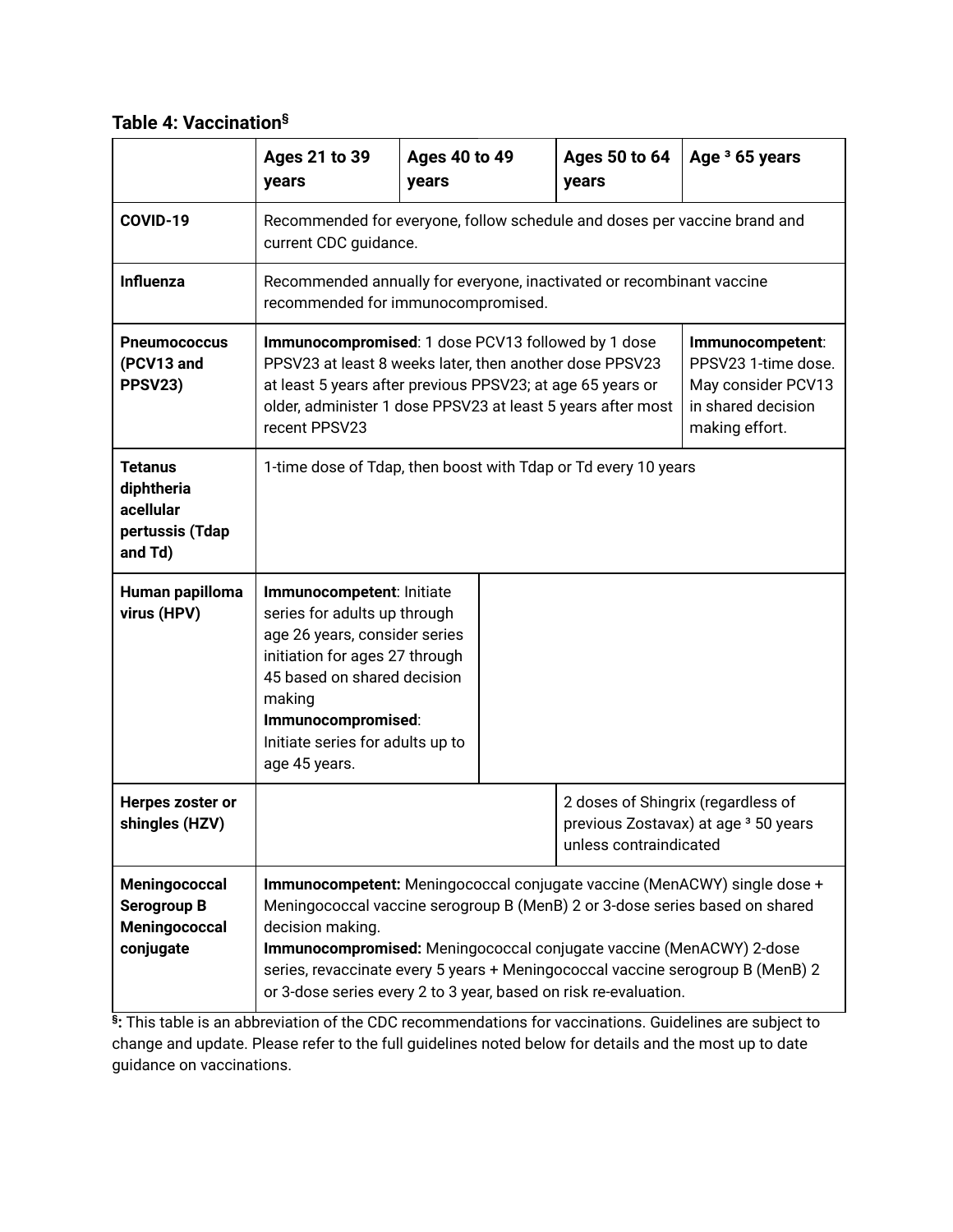#### Guidelines

United States Preventive Services Task Force Recommendations: <https://www.uspreventiveservicestaskforce.org/uspstf/recommendation-topics>

American Cancer Society Guidelines: [https://www.cancer.org/healthy/find-cancer-early/american-cancer-society-guidelines-f](https://www.cancer.org/healthy/find-cancer-early/american-cancer-society-guidelines-for-the-early-detection-of-cancer.html) [or-the-early-detection-of-cancer.html](https://www.cancer.org/healthy/find-cancer-early/american-cancer-society-guidelines-for-the-early-detection-of-cancer.html)

National Comprehensive Cancer Network Guidelines: [https://www.nccn.org/guidelines/category\\_2](https://www.nccn.org/guidelines/category_2)

Center for Disease Control and Prevention Vaccinations Schedules: <https://www.cdc.gov/vaccines/schedules/index.html>

#### **References**

- 1. Drachtman RA, Alter BP. Dyskeratosis congenita: clinical and genetic heterogeneity. Report of a new case and review of the literature. *Am J Pediatr Hematol Oncol.* 1992;14(4):297-304.
- 2. Liang T, Zhang X, Xu Y, Zhao P. Ophthalmic findings and a novel CTC1 gene mutation in coats plus syndrome: a case report. *Ophthalmic Genet.* 2021;42(1):79-83.
- 3. Calado RT, Young NS. Mechanisms of Disease: Telomere Diseases. *New Engl J Med.* 2009;361(24):2353-2365.
- 4. Peene G, Smets E, Legius E, Cassiman C. Unilateral Coats'-like disease and an intragenic deletion in the TERC gene: A case report. *Ophthalmic Genet.* 2018;39(2):247-250.
- 5. Mettler FA, Jr., Huda W, Yoshizumi TT, Mahesh M. Effective doses in radiology and diagnostic nuclear medicine: a catalog. *Radiology.* 2008;248(1):254-263.
- 6. Pugashetti JV, Kitich A, Alqalyoobi S, et al. Derivation and Validation of a Diagnostic Prediction Tool for Interstitial Lung Disease. *Chest.* 2020;158(2):620-629.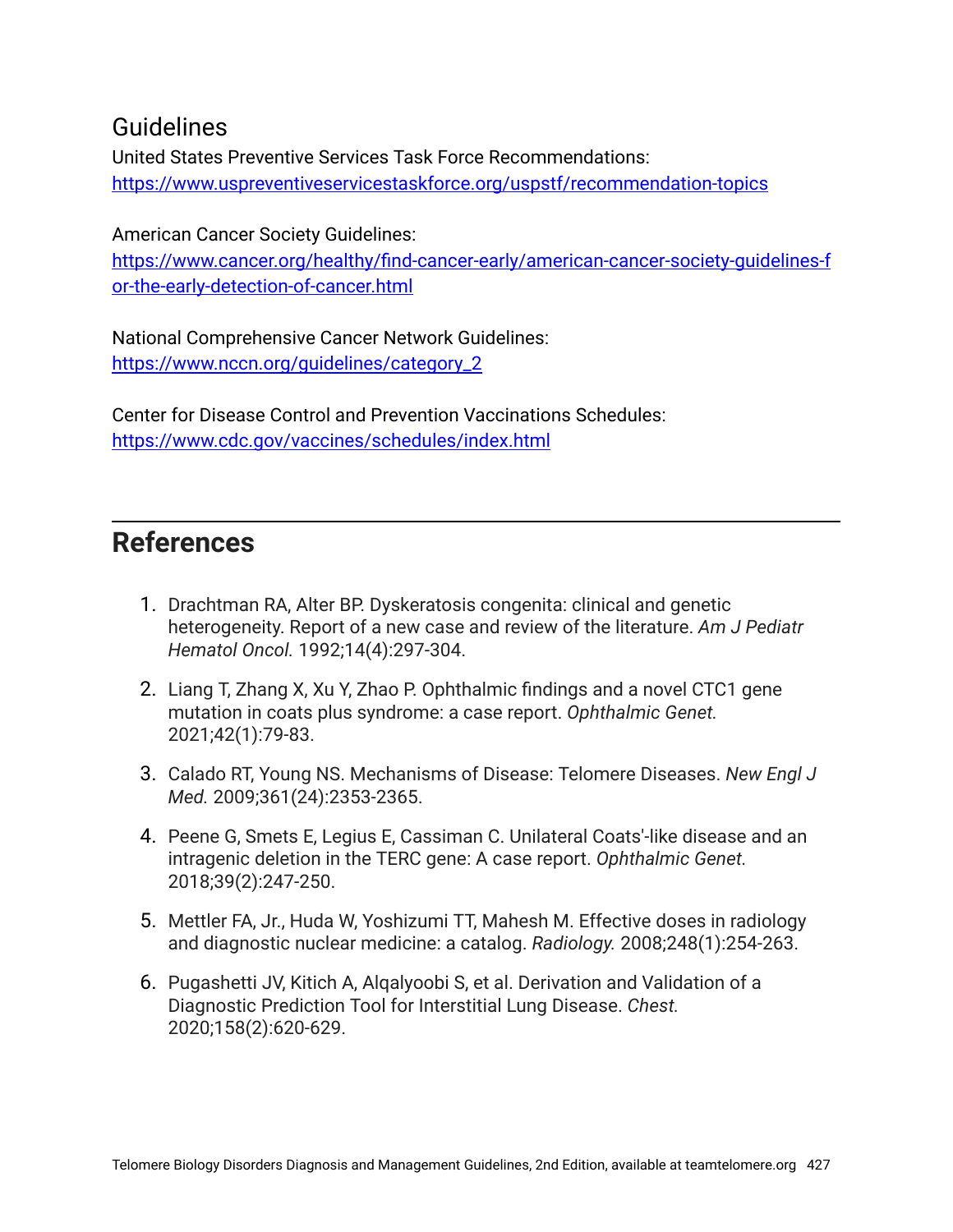- 7. Mathieson JR, Mayo JR, Staples CA, Müller NL. Chronic diffuse infiltrative lung disease: comparison of diagnostic accuracy of CT and chest radiography. *Radiology.* 1989;171(1):111-116.
- 8. Khincha PP, Bertuch AA, Agarwal S, et al. Pulmonary arteriovenous malformations: an uncharacterised phenotype of dyskeratosis congenita and related telomere biology disorders. *European Respiratory Journal.* 2017;49(1):1601640.
- 9. Faughnan ME, Palda VA, Garcia-Tsao G, et al. International guidelines for the diagnosis and management of hereditary haemorrhagic telangiectasia. *Journal of Medical Genetics.* 2011;48(2):73-87.
- 10.Matthews C, Gorenne I, Scott S, et al. Vascular smooth muscle cells undergo telomere-based senescence in human atherosclerosis: effects of telomerase and oxidative stress. *Circ Res.* 2006;99(2):156-164.
- 11.D'Mello MJ, Ross SA, Briel M, Anand SS, Gerstein H, Paré G. Association between shortened leukocyte telomere length and cardiometabolic outcomes: systematic review and meta-analysis. *Circ Cardiovasc Genet.* 2015;8(1):82-90.
- 12.Grundy SM, Stone NJ, Bailey AL, et al. 2018 AHA/ACC/AACVPR/AAPA/ABC/ACPM/ADA/AGS/APhA/ASPC/NLA/PCNA Guideline on the Management of Blood Cholesterol. *Journal of the American College of Cardiology.* 2019;73(24):e285-e350.
- 13.Whelton PK, Carey RM, Aronow WS, et al. 2017 ACC/AHA/AAPA/ABC/ACPM/AGS/APhA/ASH/ASPC/NMA/PCNA Guideline for the Prevention, Detection, Evaluation, and Management of High Blood Pressure in Adults. *Journal of the American College of Cardiology.* 2018;71(19):e127-e248.
- 14.Széplaki G, Varga L, Valentin S, et al. Adverse effects of danazol prophylaxis on the lipid profiles of patients with hereditary angioedema. *Journal of Allergy and Clinical Immunology.* 2005;115(4):864-869.
- 15.Stankovic I, Vlahovic-Stipac A, Putnikovic B, Cvetkovic Z, Neskovic AN. Concomitant administration of simvastatin and danazol associated with fatal rhabdomyolysis. *Clin Ther.* 2010;32(5):909-914.
- 16.Sharifi-Sanjani M, Oyster NM, Tichy ED, et al. Cardiomyocyte-Specific Telomere Shortening is a Distinct Signature of Heart Failure in Humans. *J Am Heart Assoc.* 2017;6(9).
- 17.Jonassaint NL, Guo N, Califano JA, Montgomery EA, Armanios M. The gastrointestinal manifestations of telomere-mediated disease. *Aging Cell.* 2013;12(2):319-323.